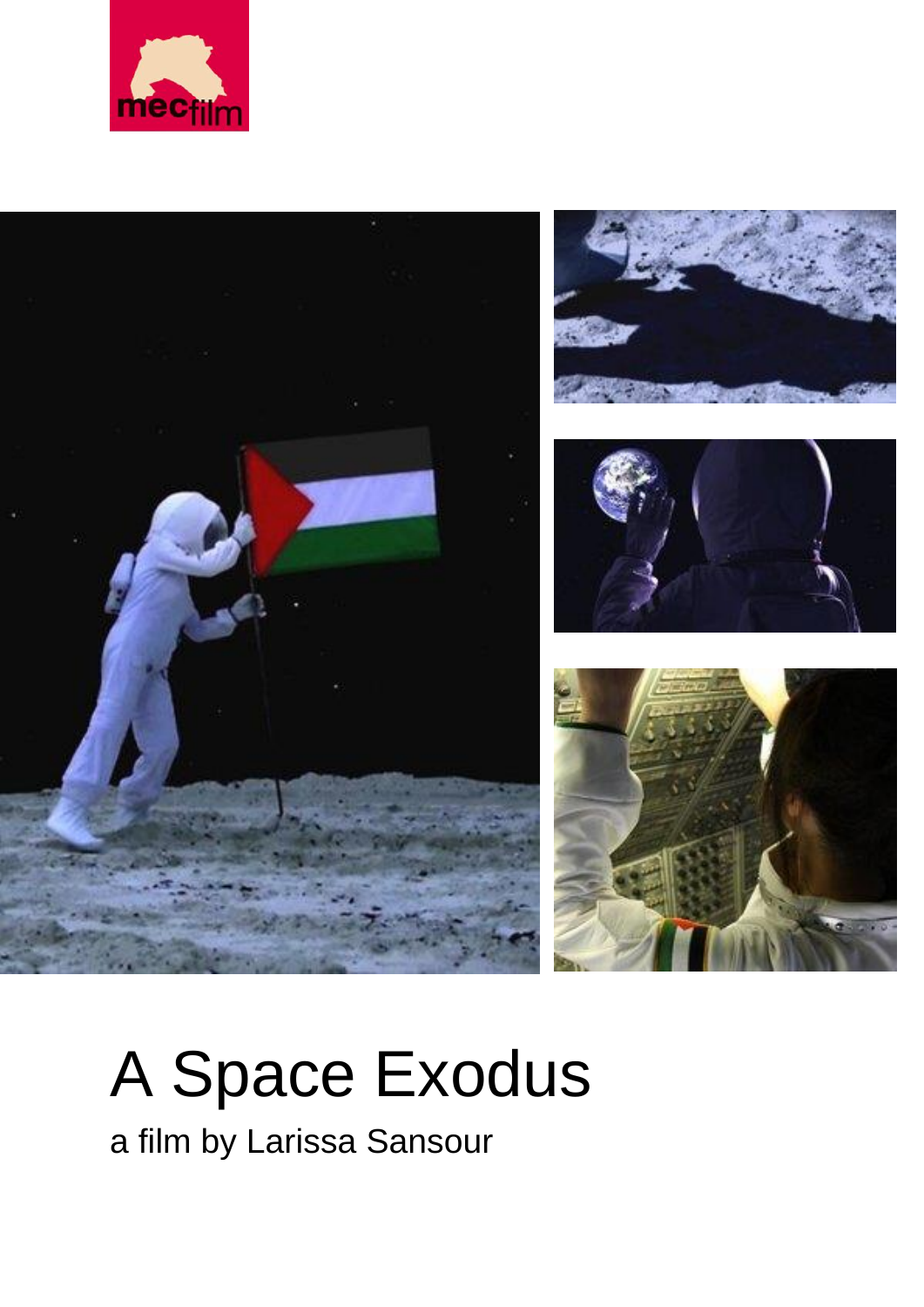

# **A Space Exodus (Ba'athat Fada')** فضاء بعثة

### **Content**

A Space Exodus quirkily sets up an adapted stretch of Stanley Kubrick's Space Odyssey in a Middle Eastern political context. The recognisable music scores of the 1968 science fiction film are changed to arabesque chords matching the surreal visuals of Sansour's film.

The film follows the artist herself onto a phantasmagoric journey through the universe echoing Stanley Kubrick's thematic concerns for human evolution, progress and technology. However, in her film, Sansour posits the idea of a first Palestinian into space, and, referencing Armstrong's moon landing, she interprets this theoretical gesture as "a small step for a Palestinian, a giant leap for mankind".

The film offers a naively hopeful and optimistic vision for a Palestinian future contrasting sharply with all the elements that are currently eating away at the very idea of a viable Palestinian state. In A Space Exodus, Sansour does finally reach the moon, although her contact with Palestine's capital is cut off. This five-minute short is packed with highly produced visual imagery. The arabesque elements ranging from the space suit to the music are merged within a dreamy galactic setting and elaborate special effects. A great deal of attention is paid to every detail of the film to create a never before seen case of thrillingly magical Palestinian displacement.

## **Credits**

Palestine/Denmark 2008, 5 min, digital, color, English

| <b>Director</b>                      | Larissa Sansour                       |
|--------------------------------------|---------------------------------------|
| Producer                             | Søren Lind                            |
|                                      | Production Manager Thomas H. Østgaard |
| <b>DoP</b>                           | Niels A. Hansen                       |
| <b>Editors</b>                       | Lars Lyngstadaas, Martin Friis        |
| Costume                              | Line Frank                            |
| Tailor                               | Ditte Egerup Mathiesen                |
| Grading & compositing Virgil Kastrup |                                       |
| Sound design                         | Lars Halvorsen                        |
| Composer                             | Aida Nadeem                           |
| <b>Music Mix</b>                     | <b>Gustav Niepoort</b>                |
| <b>Focus Puller</b>                  | Lars Krogsgaard                       |
| Lighting                             | David B. Sørensen, Jesper Priisholm   |
| Astronaut                            | Larissa Sansour                       |
|                                      |                                       |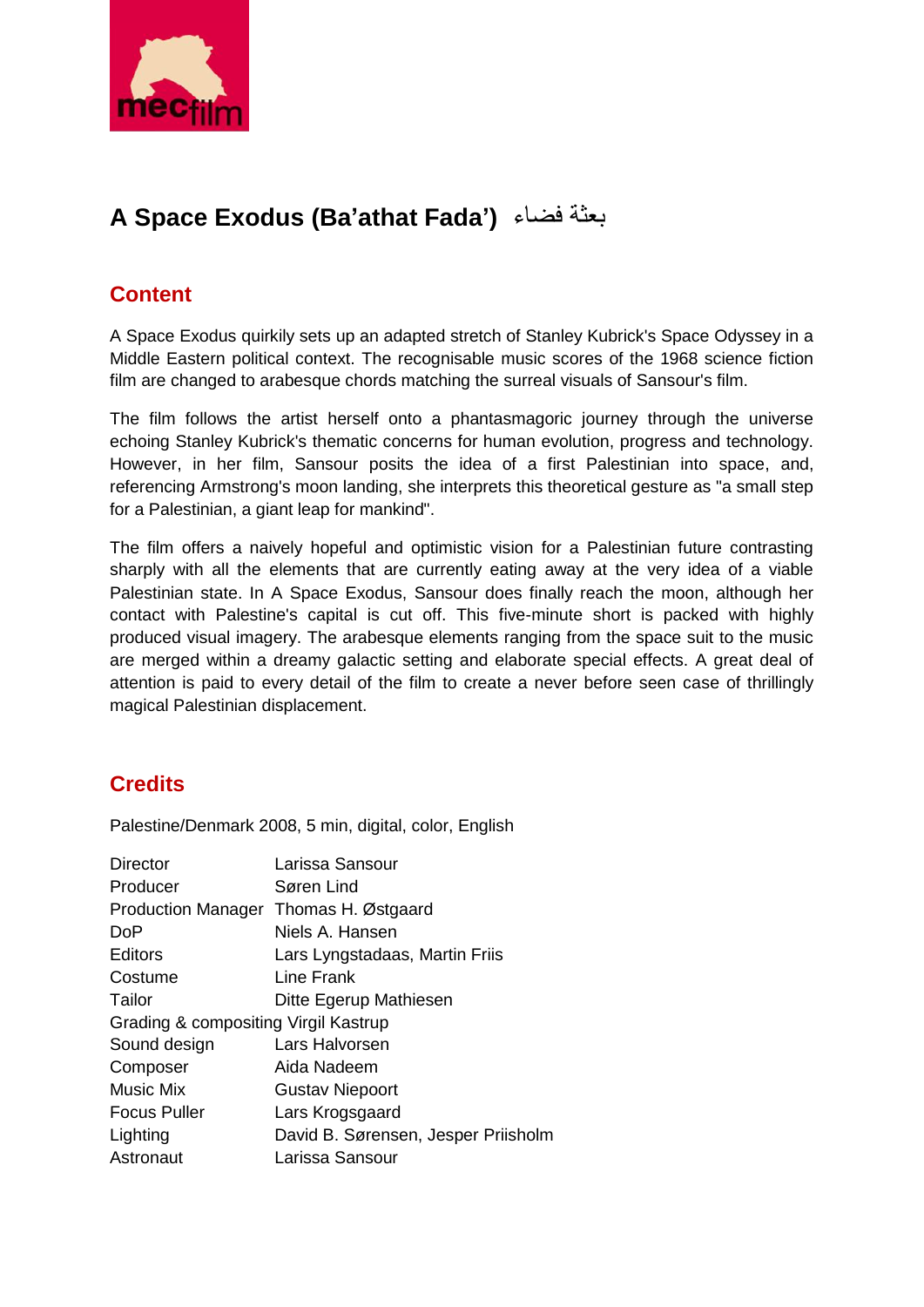

#### **Larissa Sansour – Sci-fi Trilogy**

A Space Exodus (2008) is the first part of Larissa Sansour's science fiction trilogy along with Nation Estate (2012) and In the Future They Ate from the Finest Porcelain (2016). Under the common themes of loss, belonging, heritage and national identity, the three films each explore different aspects of the political turmoil the Middle East. While A Space Exodus envisions the final uprootedness of the Palestinian experience and takes the current political predicament to its extra-terrestrial extreme by landing the first Palestinian on the moon, Nation Estate reveals a sinister account of an entire population restricted to a single skyscraper, with each Palestinian city confined to a single floor. In the trilogy's final instalment, In the Future They Ate from the Finest Porcelain, a narrative resistance leader engages in archaeological warfare in a desperate attempt to secure the future of her people. Using the language of sci-fi and glossy production, Sansour's trilogy presents a dystopian vision of a Middle East on the brink of the apocalypse.

All three films are distributed by mec film, you can book them individually or as package. For educational purposes the trilogy is available at kanopy.

#### **Film-maker Larissa Sansour**

Born in Jerusalem, Sansour studied Fine Art in Copenhagen, London and New York. Her work is interdisciplinary, immersed in the current political dialogue and utilises video art, photography, experimental documentary, the book form and the internet.

Despite its stylised imagery, sterile futurism and high production value, sci-fi tends to allow for a specific kind of almost nostalgia framing of the topic at hand, even the situation in the Middle East. Sci-fi almost invariably carries within it a sense of retro, ideas of the future tend to appear standard and cliché at the same time as they come across as visionary.

Sansour borrows heavily from the language of film and pop culture. By approximating the nature, reality and complexity of life in Palestine and the Middle East to visual forms normally associated with entertainment and televised pastime, her grandiose and often humorous schemes clash with the gravity expected from works commenting on the region. References and details ranging from sci-fi and spaghetti westerns to horror films converge with Middle East politics and social issues to create intricate parallel universes in which a new value system can be decoded.

Sansour's work features in galleries, museums, film festivals and art publications worldwide. Recent solo shows include exhibitions at Kulturhuset in Stockholm, Galerie La B.A.N.K in Paris, DEPO in Istanbul and Jack the Pelican in New York.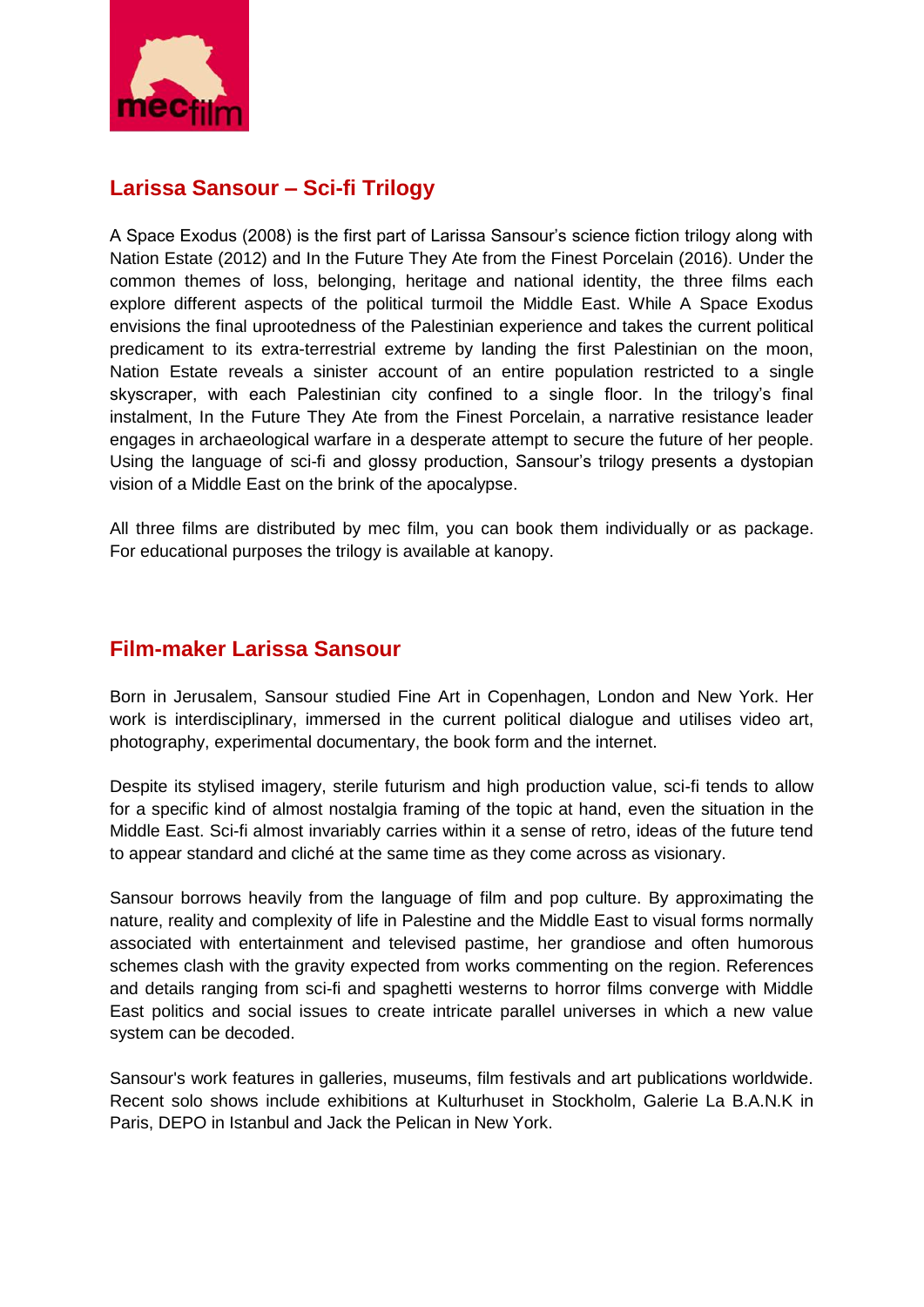

She has participated in the biennials in Istanbul, Busan and Liverpool. Her work has appeared at the Third Guangzhou Triennial in China, LOOP in Seoul, South Korea, Institut du Monde Arabe in Paris and PhotoCairo4 in Egypt.

Sansour's graphic novel The Novel of Nonel and Vovel - a collaboration with Oreet Ashery first appeared in Venice Biennale bookshops and was since launched at the Tate Modern, UK, the Brooklyn Museum, USA, and Nikolaj Copenhagen Contemporary Art Centre, Denmark. Her short film A Space Exodus was nominated in the Best Short category at the Dubai International Film Festival.

Exhibitions in 2012 include the Centre for Photography in Copenhagen, Galerie Anne de Villepoix in Paris and Australian Centre for Photography in Sydney.

She lives and works in London.

#### Filmography

- 2015 In the Future They Ate from the Finest Porcelain, 29', sci-fi, with Soren Lind
- 2012 Nation Estate, 9' 04'', sci-fi
- 2012 Feast of the Inhabitants, 15'
- 2011 Trespass the Salt, 10', 3-channel experimental documentary, with Youmna Chlala
- 2011 Falafel Road, 60', experimental documentary, with Oreet Ashery
- 2009 A Space Exodus, 5' 24'', sci-fi
- 2008 SBARA, 8'30''
- 2008 Run Lara Run, 2'
- 2007 Soup Over Bethlehem, 9'30'', experimental documentary
- 2006 Happy Days, 2'30''
- 2005 Bethlehem Bandolero, 5'12''

#### **Interview with Larissa Sansour in ART PAPERS**

#### **Space Oddity: The Possibility of a Palestinian Space Program - Larissa Sansour in conversation with Niels Van Tomme**

Niels Van Tomme: There's a remarkable passage in A Space Exodus, 2009, your video that imagines a Palestinian migration into outer space. Following a dramatic landing on the moon, we hear a voiceover declaring: "One small step for a Palestinian, one giant leap for mankind." We then see you planting the Palestinian flag. As you recast a well-known historical event into the harsh reality of Palestine's political realm, the viewer experiences a double estrangement, in which the fantastic merges with the political, opening up a space of wonder and renewal of "the distribution of the sensible," to quote Jacques Rancière.1 How did you arrive at such a playful imaginary?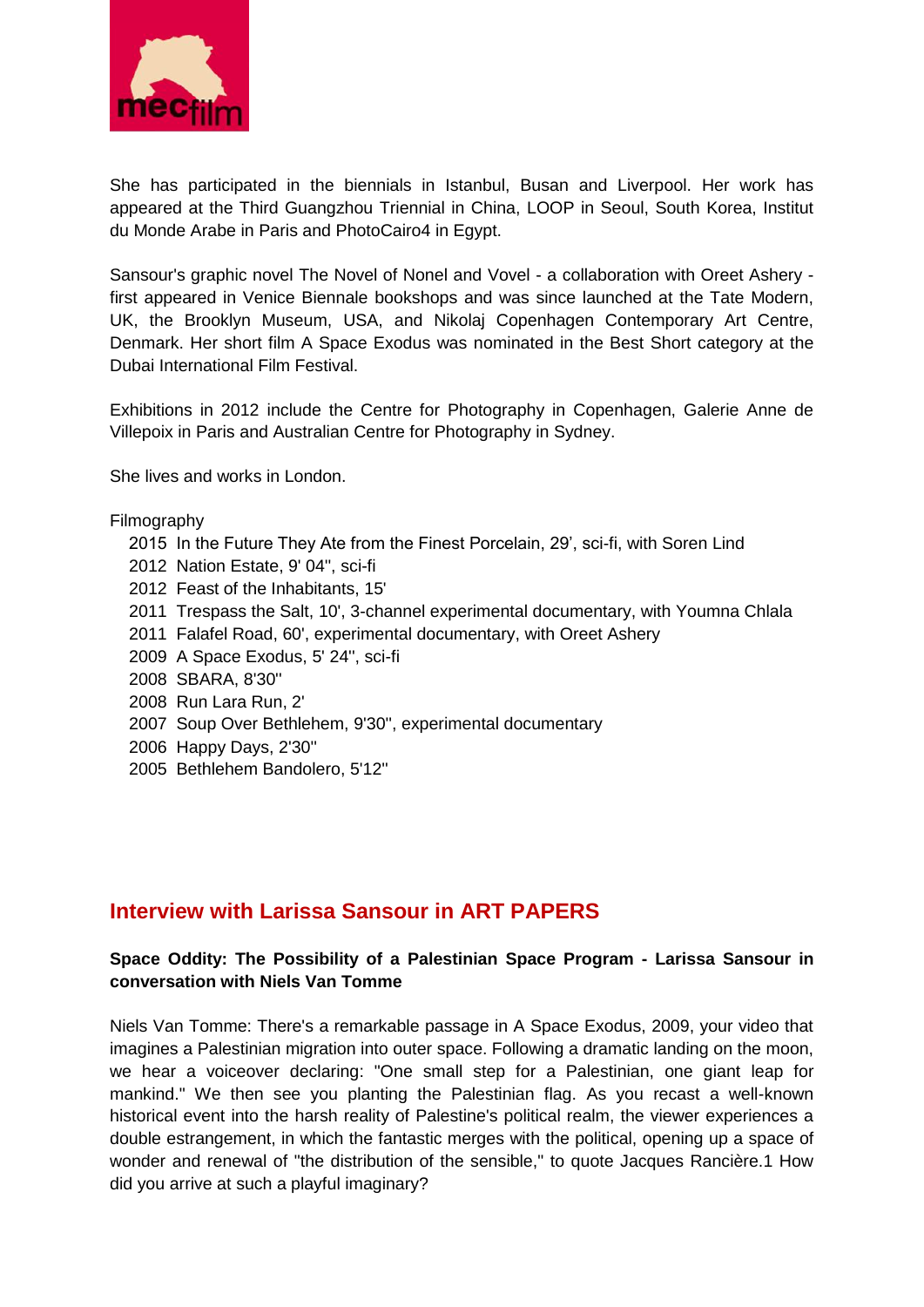

Larissa Sansour: When it comes to the Middle East, something quite peculiar and contradictory is at play: mythologized perceptions of the region coexist with a certain stubborn insistence on its specific geography and localized politics. I often resort to the universal languages of film, gaming, and music as tactics to fictionalize the Middle East.

One could easily dismiss a reduction of politics to such modes of fiction as impotent and insist that they exclusively relate to imaginary and fantastical spaces, but this is exactly the point. If you rely exclusively on documentary approaches, you run the risk of accepting a given conceptual framework that more often than not, and certainly in the case of Palestine, fails to do justice to the complexity of the situation depicted. By contrast, fiction gives you the privilege to dismiss such a limiting framework. Fiction opens the door to an alternative space where problem-solving and deductions are free of the conceptual limitations imposed by matters of so-called fact. Fiction also allows us to reject the iconic images forced upon us and to create our own representations. Iconic images are crucial to the creation of the mental summaries of complex matters. They distill our take on them.

A Space Exodus plays on this line of thinking by reimagining one of America's finest moments—the moon landing—as a Palestinian triumph. The event is the same and yet there is a Palestinian touch, from the spacesuit's embroidered details to the curl of the boots. While A Space Exodus addresses a specific problem, it also comments on the power of images and codes, and their relation to how we perceive things.

Most of the elements in the piece are there deliberately to deliver a polished, powerful take on Palestinian identity, something one rarely sees. More often than not, Palestinians are the targets of documentaries. By recasting them as protagonists in a high tech space context, the video becomes a comment on power struggle.

NVT: The mischievous proposition of space travel and the establishment of a Palestinian state in outer space is a particularly powerful imaginative strategy. It contrasts heavily with the day-to-day reality of Israeli occupation, perhaps most significantly characterized by oppressive restrictions on movement and time. How does the medium of video allow you to negotiate the systematic suppression of Palestinian self-determination?

LS: In some instances, reality can seem so fictional that the only way to address it is through exaggeration. This is truly the case with the Israeli occupation of Palestine, where reality is stranger than fiction. As such, work insisting on rational grounding in facts, research, and documentation often fails to deliver on the surreal and absurd nature of occupation.

A Space Exodus references the exodus of 700,000 Palestinians from their land in 1948 and its ongoing consequences, with Palestinians facing ever more subtle methods of so-called "silent transfer" by the state of Israel. The film also references the biblical exodus and the Hollywood blockbuster The Exodus, 1960, each having done their share of damage in influencing international understanding of Palestine and lending credibility to Israeli mythology: "A land without a people for a people without a land." This, of course, has deeply harmed the Palestinian plight. Here, reality and mythology-building are very closely interlinked. Their interplay is fascinating to me.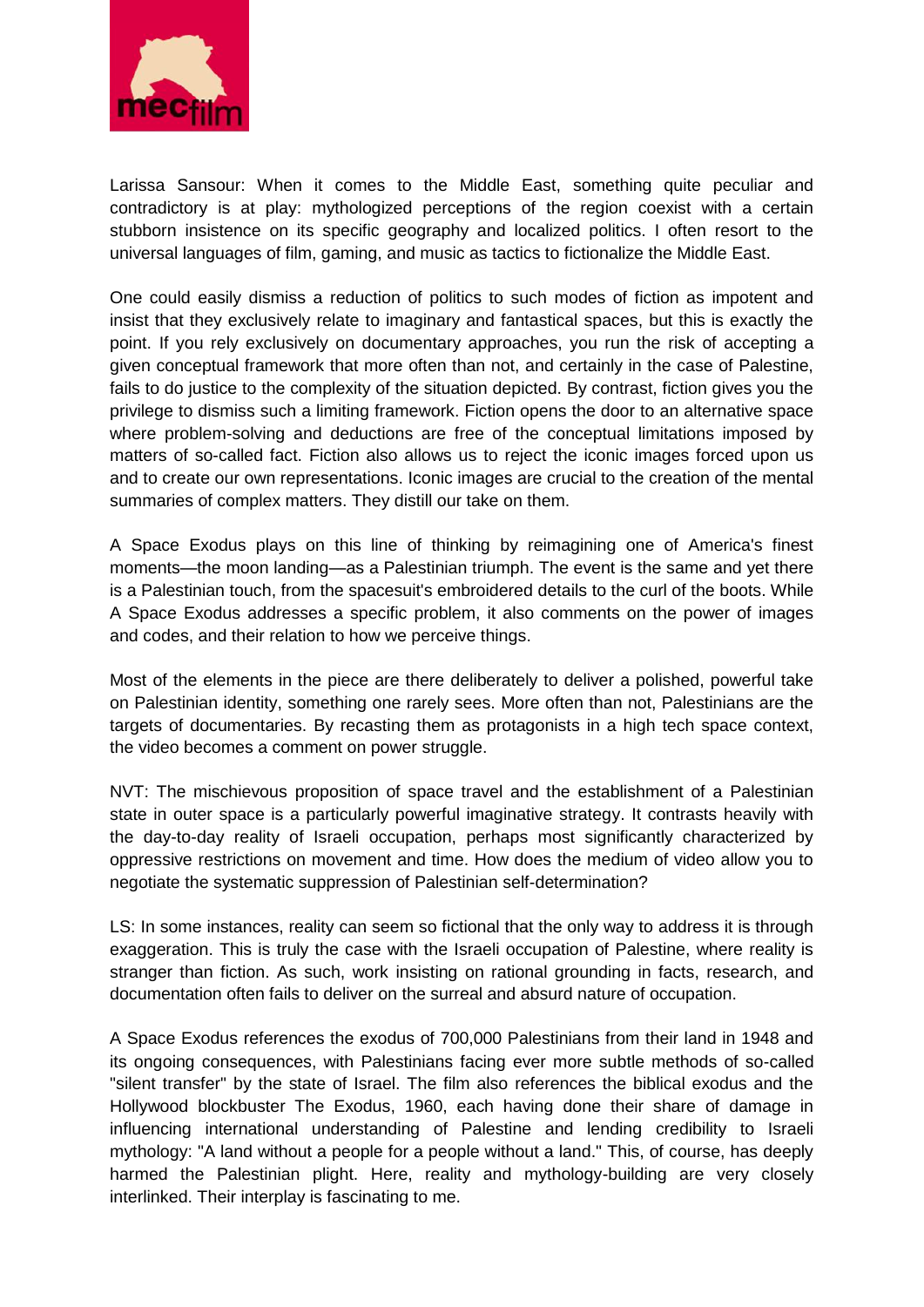

NVT: This brings us back to the video's specific visual strategy and formal language. A Space Exodus differs significantly from your earlier work, such as Soup Over Bethlehem - Mloukhieh, 2006, which relies more on the documentary tradition. Are you suggesting that documentary forms have been exhausted in the representation of politically problematic contexts?

LS: The world has been immunized to the standard set of images from Palestine. The sheer longevity of the situation and the repetition of news and images have a disengaging effect on outside viewers. They know the story, which seemingly never changes. Tragically, this lack of nuance erases the humanity of Palestinians, which is crucial for establishing empathy. For me, it is much more important to tell an attention grabbing story than to show the truth. In saying that, I'm by no means arguing that the terrible facts on the ground in Palestine should not be documented. But sometimes fiction actually tells the story and conveys the essence of a situation better than documentary. In a context where truth is in reality stranger than fiction, starting with fiction might be a safer bet.

This push and pull between reality and fiction is constantly at play in my work. I feel that without both of these elements, I would be dishonest in my art practice. Soup Over Bethlehem presents a very straightforward conversation with a seemingly cohesive beginning and end. In relation to this film, I often get asked the question, "Is the dialogue scripted or real?" I find such questions particularly interesting. This is how A Space Exodus whose approach initially seems very different from my other work—relates back to the same question and concerns.

We should think of the distinction in A Space Exodus in terms of the role of fiction as a stepping stone for a future reality on the ground, rather than the other way around. This is how I approach it in my own work. In our digital age, this distinction between reality and fiction is even more blurred. It is hard to know if fiction mimics reality or the other way around. After all, fiction is a fragment of our rational reality and maybe should be trusted even more.

NVT: Elaborating on the power of fiction to represent a distorted Palestinian reality, could you talk about the different iconographies that you use in this piece?

LS: I achieve this distortion by recasting certain elements that we all understand into a realm that is foreign to most. Here, the power of context is very important. The appearance of the Palestinian flag on the arm of a fashionable spacesuit gives it a new meaning; it elevates the standard from a symbol of helplessness to one of power. The Oriental boots and the planting of a big Palestinian flag on the moon all recontextualize Palestine and Palestinianhood. The costume is gender-specific and was designed especially for this video to include Traditional Palestinian Folkloric patterns. In this new context, however, even these folkloric designs are elevated to a realm beyond that of a marginal ethnic group. The music is composed by Aida Nadeem, an Iraqi musician I really admire. She reinterprets the soundtrack to Stanley Kubrick's 2001: A Space Odyssey, 1968, and adds a nice electronified arabesque punch. This recontextualization echoes a sentence heard in the video, "One small step for a Palestinian, one giant leap for mankind," which is of course a reworking of Neil Armstrong's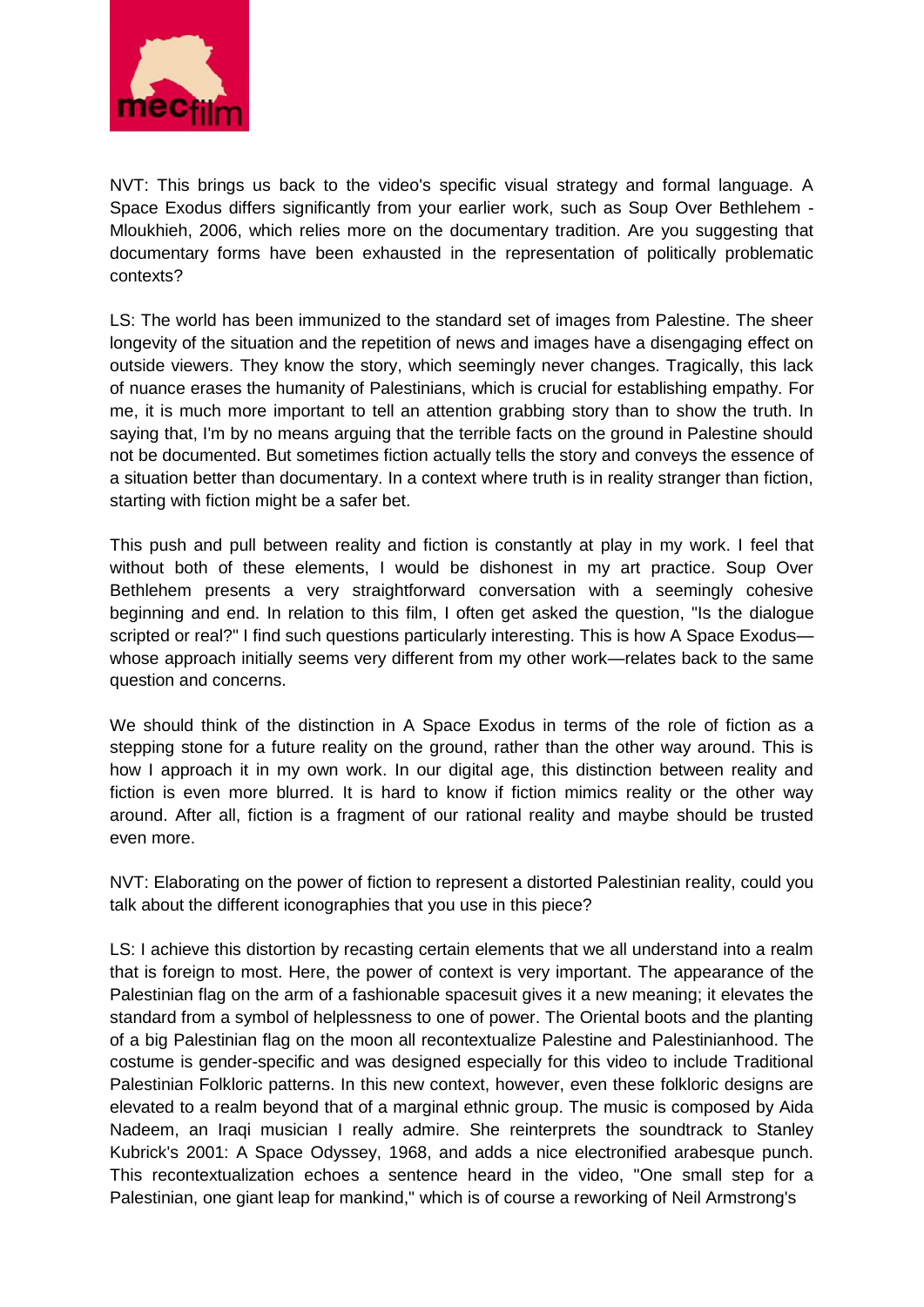

famous words. In order to reach a truer understanding of a persistent problem, we need new outlandish ways of looking.

NVT: The costume's gender-specificity seems important. In the video, you distinctly insert yourself into the predominantly masculine environment of space travel—as it has been portrayed in popular media. What did you want to accomplish by including a woman, yourself, into such a contested space?

LS: When I first started making films, I cast myself in the main roles because of budget restrictions. But somehow this became a recurring motif in my work. Without my presence onscreen, a certain performative quality would be lost. A Space Exodus came from an idea I had for a long time. It combines my desire to take art practice out of its traditional framework with my determination to turn an art piece into an instrument of change rather than a tool of reflection.

I originally wanted the project to involve a big fundraising campaign, aiming to gather enough funds to eventually send a Palestinian to the moon. The idea was that an event of this scale would draw tremendous positive attention to the Palestinian cause. I also thought that the Palestinian who would eventually be sent into space should be a woman. While the video is not really a comment on gender roles as such, it obviously tackles power relations and the reversal of power roles in general. I wanted to put the Palestinian in a context that we all associate with progress, might, and innovation. A Palestinian space program seemed to be the way to go.

NVT: Palestinian historian Rashid Khalidi asks if "it is not possible that the Palestinian people will continue to exist indefinitely into the future...in a stateless limbo," addressing our obsession with the very idea of a state and our attempts to "place [it] at the center of the historical narrative."2 Do you share his view? Does the ending of A Space Exodus—with its astronaut floating endlessly in the cosmos—perhaps suggest a similar feeling of loss and even nothingness? Does this imaginary exodus of the Palestinian people point toward the impossibility of ever returning home?

LS: The Palestinian experience is very much linked to migration and displacement, and the Palestinian psyche is a troubled one. Many Palestinians see themselves as citizens in flux, regardless of where they live, waiting for the right to return home. However, in A Space Exodus, my main objective was to posit a new standard for understanding the Palestinian condition. The work's aim is not to offer any conclusions but rather to provide a "what if" scenario in an attempt to understand a political dialogue that seems, once again and despite solid efforts to avoid it, to have reached an impasse.

In certain situations, the only way to proceed is to posit a theory or an alternative space. This can follow abstract terms, but it can also yield a greater understanding of the problem at hand; it can lead to a conclusion that would not have transpired without a fictional or abstract intervention.